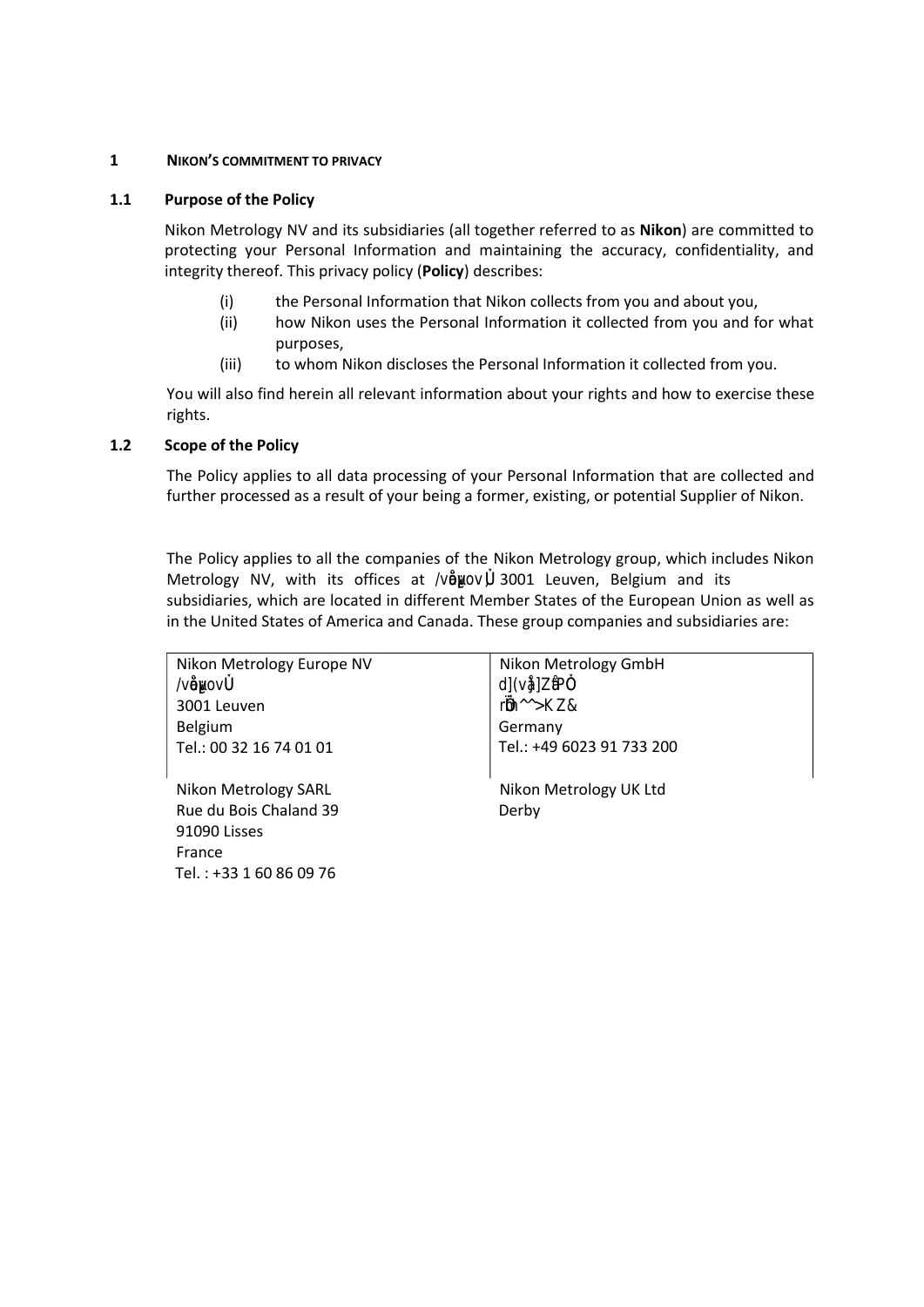Nikon Metrology Inc. (USA) 12701 Gr Brighton MI 4811 USA  $Tel.: +18$ 

| - - -<br>rand River |  |
|---------------------|--|
|                     |  |
| 6                   |  |
| 310 220-4360        |  |

# 1.3 A Policy for Compliance

The purpose of Nikon's Policy is to comply with all national privacy legislation in each of the jurisdictions where it operates. Nikon implements additional procedures, standards, and policies wherever needed to meet the requirements imposed by the relevant national laws.

Nikon makes sure that its employees and any of its contractors, suppliers, agencies, temporary workers, or any other parties acting on Nikon's behalf (collectively referred to as External Parties) who collect or manage Supplier Personal Information to abide by the terms described in this Policy whether they are utilizing Nikon and/or their own electronic systems and data management tools.

Nikon and its employees are responsible for ensuring that any External Parties they work with in support of Nikon's operations comply with this Policy and with any additional specific standards and procedures that are in place according to its compliance policy with regard to national privacy and data protection legislation.

# 2 DEFINITIONS

For the purpose of this Policy, the following terms and expressions have the meanings given to them hereinafter:

Supplier or Suppliers: any individual acting for itself or on behalf of a legal entity from whom Nikon purchases products or services.

Data Controller: the natural or legal person, public authority, agency, or other body determines either alone or jointly with others the purposes and means of personal data processing.

Personal Information: any information relating to an identified or identifiable individual, the term of which is defined in Article 4.1. of the Regulation (EU) 2016/679 of 27 April 2016 of the European Parliament and of the Council on the protection of natural persons with regard to the processing of personal data and on the free movement of such data (also known as GDPR).

Process or Processing: any operation or set of operations that is performed on Personal Information using automated or non-automated means, such as collecting, recording, organizing, structuring, storing, adapting or altering, retrieving, consulting, using, disclosing by transmitting, disseminating, or otherwise making available, aligning or combining, restricting, erasing, or destroying, provided that it falls under the scope of the GDPR.

Special Categories of Personal Data: Personal Information revealing race, ethnicity, political views, religion, health, sexual orientation, trade union membership, genetic or biometric data, information about criminal convictions and offenses, and other categories defined by law.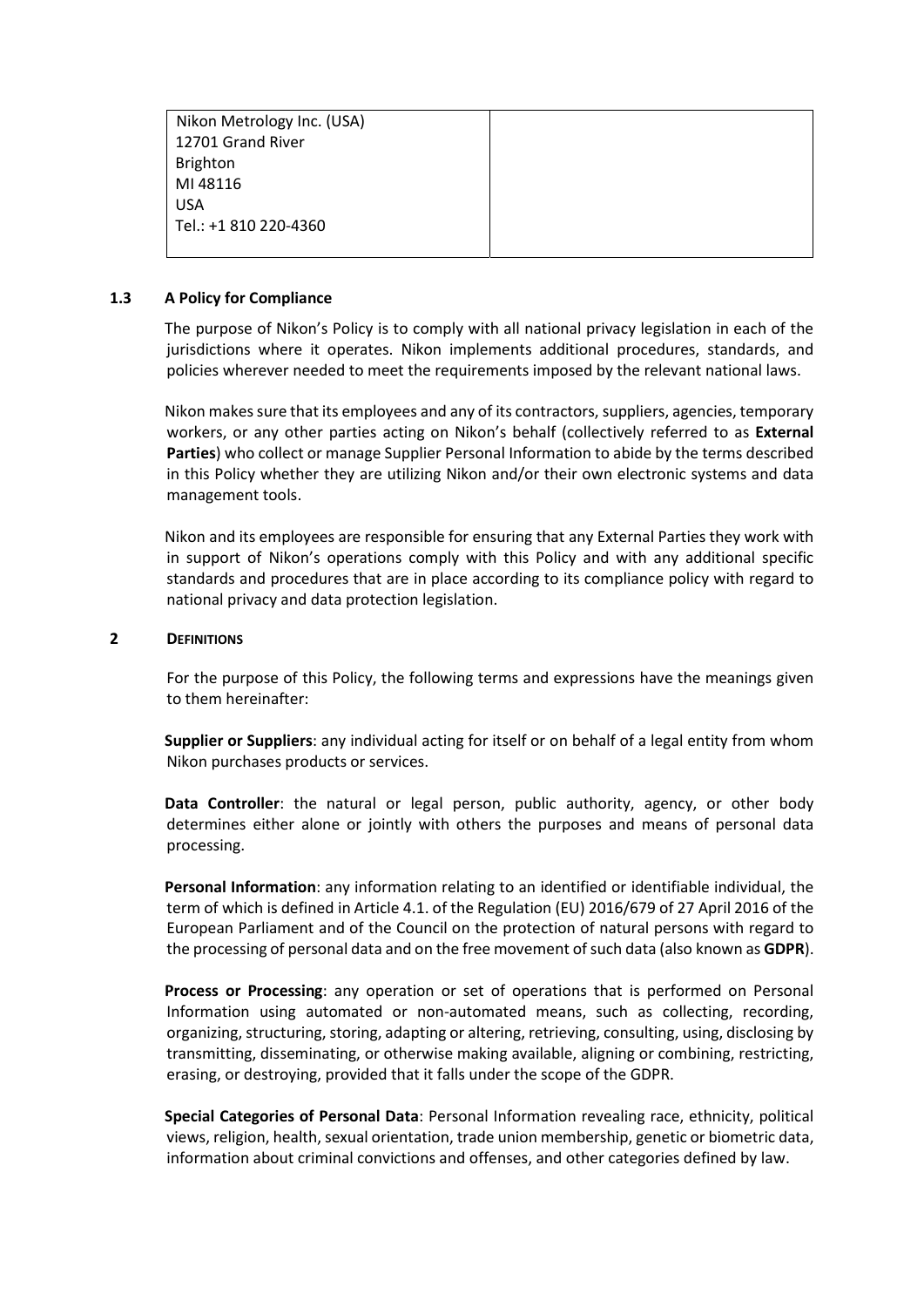# 3 COLLECTION OF PERSONAL INFORMATION

# 3.1 What categories of Personal Information does Nikon collect?

Nikon collects the following categories of information from you and about you:

- identification data on the contact person (e.g., name, email address, work address, work phone number); and
- e-identification data on the contact person (e.g., IP address, cookies);
- occupation and employment of the contact person;
- contractual history consumption habits.

# 3.2 How does Nikon collect Personal Information?

Nikon collects your Personal Information directly from you.

### 4 PROCESSING OF YOUR PERSONAL INFORMATION

### 4.1 Purposes of and legal basis for the processing of your Personal Information

# 4.1.1 Current purposes and legal basis

| <b>Purposes</b>                                                                                 | <b>Legal grounds</b>                                                                                                                        |
|-------------------------------------------------------------------------------------------------|---------------------------------------------------------------------------------------------------------------------------------------------|
| Nikon processes your Personal Information                                                       | These processing activities are necessary for:                                                                                              |
| for purposes of:                                                                                |                                                                                                                                             |
| assessing whether the Supplier meets<br>Nikon's requirements                                    | Nikon's taking of the necessary steps<br>$\qquad \qquad -$<br>prior to entering into a commercial<br>contract with a Supplier               |
| managing its Suppliers                                                                          | Nikon's pursuit of its legitimate<br>interest of ensuring that the services<br>provided by Suppliers meet Nikon's<br>needs and expectations |
| carrying out administrative tasks and<br>managing Nikon's purchases of<br>products and services | Nikon's performance of the contract it<br>has with its Supplier                                                                             |

Your Personal Information is not used in any automated decision-making, including profiling.

### 4.1.2 Future purposes

If Nikon considers processing your Personal Information for other purposes than those mentioned under 4.1.1, Nikon will inform you thereof before it starts processing your Personal Information for the new purpose.

# 4.2 How long will your Personal Information be retained?

Your Personal Information will be retained throughout the entire period of the commercial and contractual relationship you have with Nikon. Upon the end of this commercial and contractual relationship, Nikon will retain your Personal Information for as long as necessary considering the purposes mentioned under 4.1.1 for which they have been collected (see above) and for maximum 5 years after the end of the commercial and contractual relationship.

# 4.3 To whom will your Personal Information be disclosed?

For the purposes described above (see 4.1.1), Nikon may disclose your Personal Information internally to: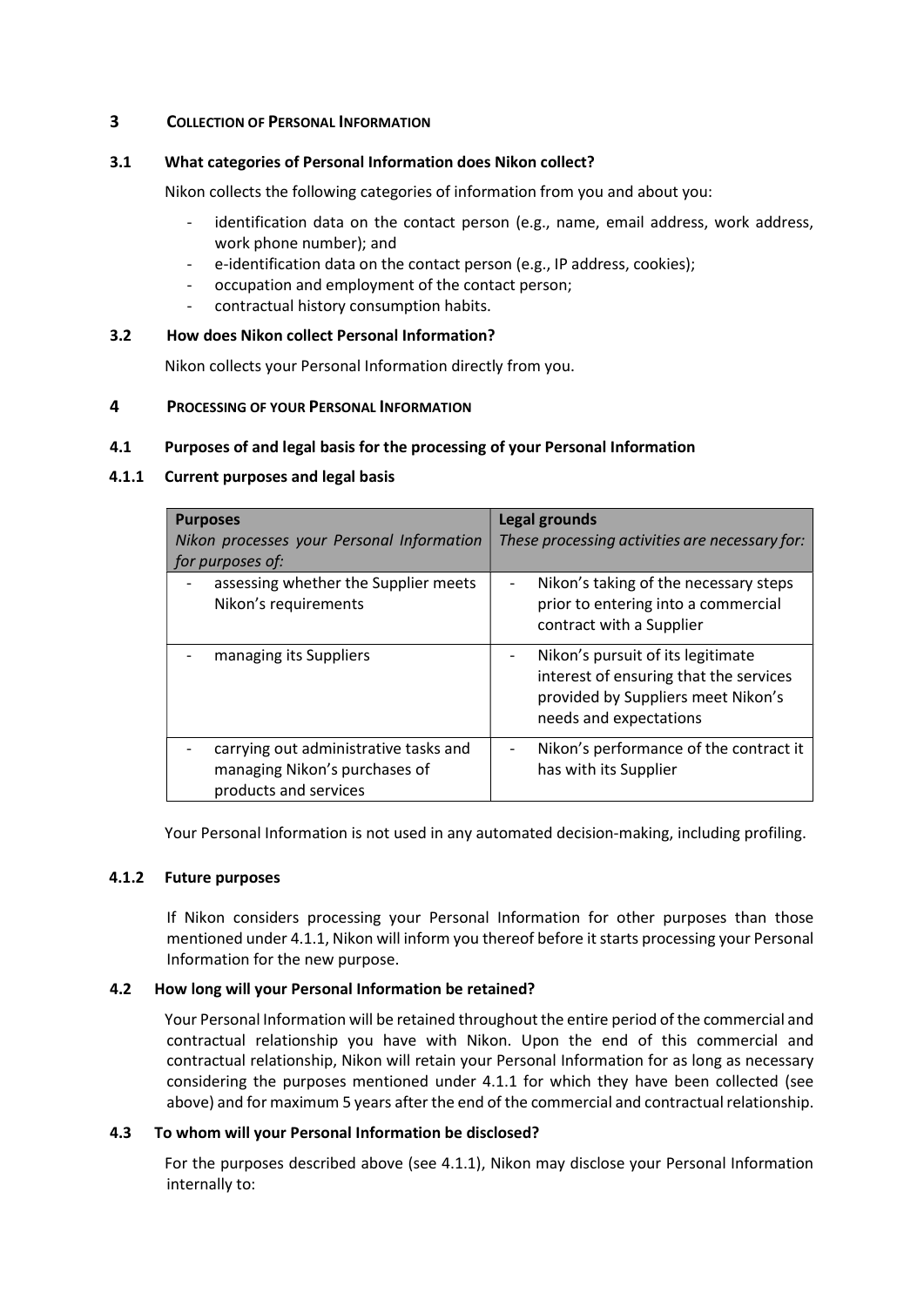- Nikon's senior managers, directors and chief officers;
- Nikon's IT administrators;
- Nikon's facility management staff;
- other Nikon entities.

Nikon requires that any External Parties to whom your Personal Information is disclosed and that processes your Personal Information provide the same level of privacy protection as that which Nikon provides.

By way of contract, we require data processors to process the data only in accordance with our instructions and to secure the data. These data processors must not use or disclose the information, except if such use or disclosure is authorized by Nikon and/or is made for the purpose of complying with legal requirements.

There are certain situations in which you will share Personal Information directly with service providers associated with Nikon or in which Nikon has no control over how your data is processed. In these situations, please ensure that you read and understand the privacy policies and practices of such service providers.

#### 4.4 Transfer of Personal Information to a country outside of the European Union

Nikon operates globally, so your Personal Information can be transferred from time to time to other entities of the Nikon group, including to its headquarters in Japan as well as its subsidiaries in the United States of America and Canada.

If your Personal Information is transferred to entities located in countries whose data protection laws are not regarded as having the same level of protection as the level that the European Union gives to privacy and data protection (including, Japan, the United States of America and Canada), Nikon ensures that necessary guarantees with regard to safeguarding privacy and your data protection are offered by entering into contracts with relevant companies whereby those contracts contain the European Commission-approved standard contractual clauses (SCC). You may obtain a copy of these SCC by sending an email to: gdpr.nm@nikon.com.

#### 4.5 Cookies

Our website https://www.nikonmetrology.com (the Website) uses cookies or similar technology to collect information about your access to the Website. Our Cookie Policy can be found on this URL: https://www.nikonmetrology.com/en-gb/nikon-metrology-nv/cookiepolicy.

#### 4.6 **Security**

Nikon implements appropriate physical, administrative, and technical measures, such as anonymizing, encrypting, and accessing verifications that are designed to protect Personal Information of Suppliers against accidental, unlawful or unauthorized destruction, loss, alteration, disclosure, access, or use, and all other unlawful forms of processing.

#### 5 YOUR RIGHTS

#### 5.1 What are your rights with regard to Personal Information processing?

You have the right to request access to your Personal Information at any time and request that inaccurate, outdated, or no longer necessary information be corrected, erased, or restricted.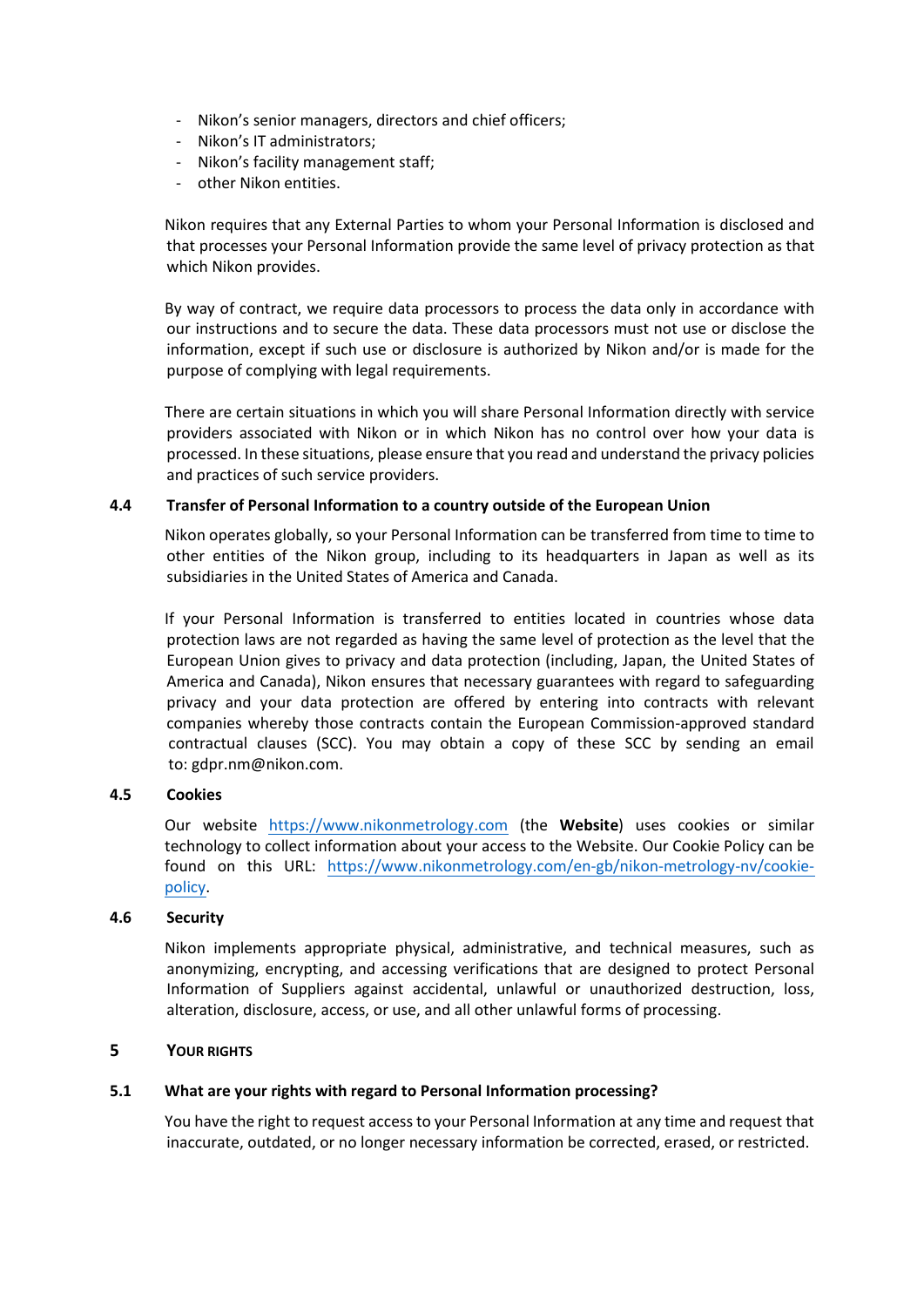You have the right to seek the following within the limits of the applicable data protection regulations:

- the erasure of your data, especially (i) if the data are no longer necessary to be processed or retained for the purpose described in point 4.1.1 or (ii) if you object to the processing of your data (see below),
- the restriction of the processing of your data (i) for the time necessary for Nikon to verify the basis of any of your challenge about the accuracy of your data, (ii) if the processing is considered illegal, but you do not want your data to be deleted, (iii) if Nikon no longer needs your data, but you wish that Nikon retain the data for the purposes of determining, exercising, or defending your rights, (iv) if you object to the processing of your data (see below) for the time necessary for Nikon to verify the basis of your request seeking restriction to the data processing.

You have the right to object to Nikon's use of your data at any time on condition that your objection is justified on your own grounds, and such justification is within the limits of applicable data protection regulations.

You have the right to receive your data or have your data transmitted to another data controller in a structured, commonly used, and readable format.

#### 5.2 How to exercise your rights

You can exercise the rights described above by sending a letter by email to gdpr.nm@nikon.com, indicating your decision to exercise any of those rights or by sending us the form that is available on the following URL: https://www.nikonmetrology.com/gdpr. After Nikon has received your letter, it will answer you as soon as possible.

If you are not satisfied with our response to your request with regard to your exercise of those rights, you may file a complaint with the data protection authority in the country where your Personal Information was provided for processing. The coordinates of those authorities are described below.

# Belgium

Commission de la protection de la vie privée Rue de la Presse 35 1000 Bruxelles (Brussels) Tel. +32 2 274 48 00 Fax +32 2 274 48 10 e-mail: commission@privacycommission.be Website: http://www.privacycommission.be/

### France

Commission Nationale de l'Informatique et des Libertés - CNIL 8 rue Vivienne, CS 30223 F-75002 Paris, Cedex 02 Tel. +33 1 53 73 22 22 Fax +33 1 53 73 22 00 e-mail: Website: http://www.cnil.fr/